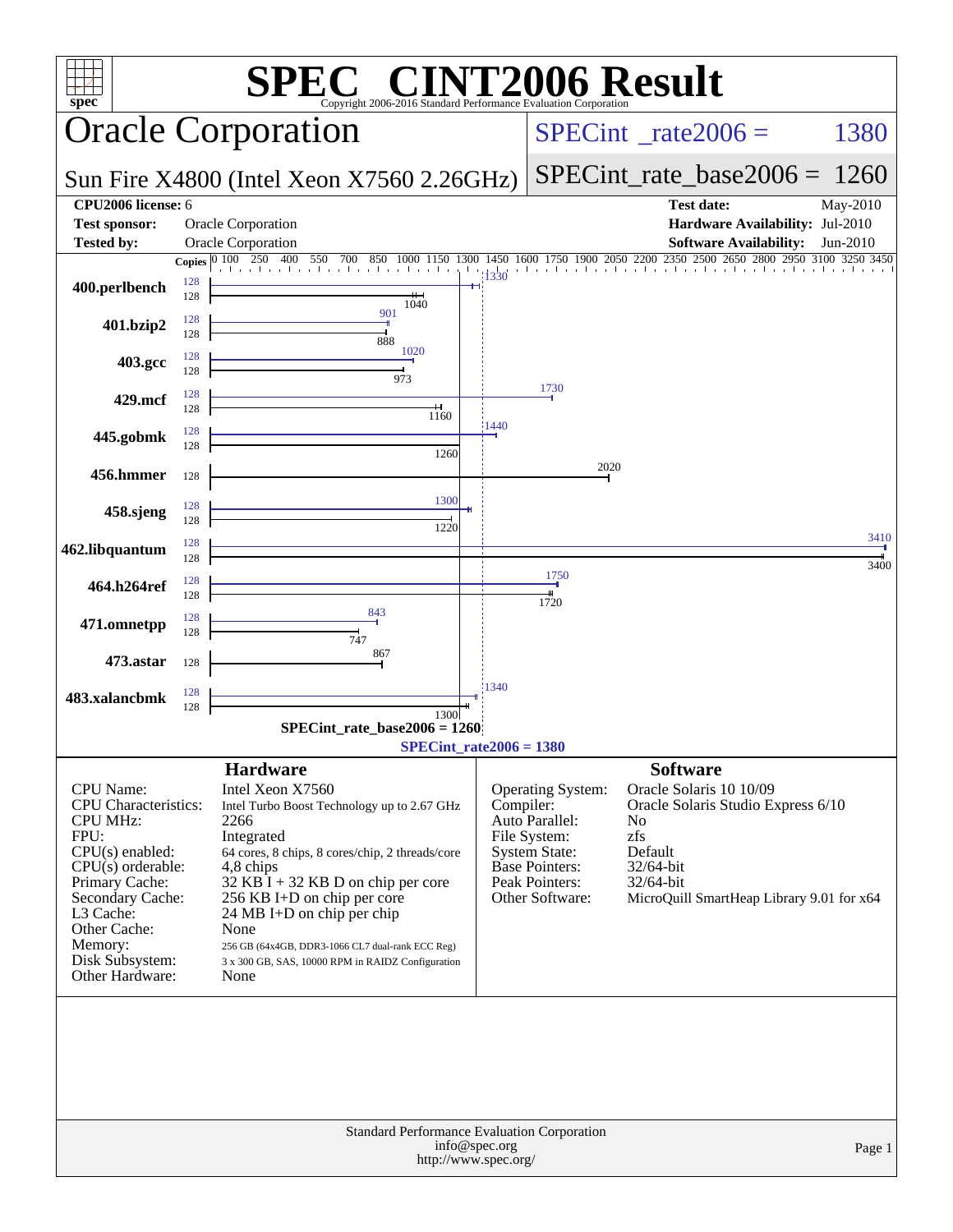

# Oracle Corporation

## SPECint rate $2006 =$  1380

Sun Fire X4800 (Intel Xeon X7560 2.26GHz)

[SPECint\\_rate\\_base2006 =](http://www.spec.org/auto/cpu2006/Docs/result-fields.html#SPECintratebase2006) 1260

#### **[CPU2006 license:](http://www.spec.org/auto/cpu2006/Docs/result-fields.html#CPU2006license)** 6 **[Test date:](http://www.spec.org/auto/cpu2006/Docs/result-fields.html#Testdate)** May-2010

**[Test sponsor:](http://www.spec.org/auto/cpu2006/Docs/result-fields.html#Testsponsor)** Oracle Corporation **[Hardware Availability:](http://www.spec.org/auto/cpu2006/Docs/result-fields.html#HardwareAvailability)** Jul-2010 **[Tested by:](http://www.spec.org/auto/cpu2006/Docs/result-fields.html#Testedby)** Oracle Corporation **[Software Availability:](http://www.spec.org/auto/cpu2006/Docs/result-fields.html#SoftwareAvailability)** Jun-2010

#### **[Results Table](http://www.spec.org/auto/cpu2006/Docs/result-fields.html#ResultsTable)**

|                  | <b>Base</b>   |                |       |                |             |                                                                                                          |                   | <b>Peak</b>   |                |              |                |              |                |              |
|------------------|---------------|----------------|-------|----------------|-------------|----------------------------------------------------------------------------------------------------------|-------------------|---------------|----------------|--------------|----------------|--------------|----------------|--------------|
| <b>Benchmark</b> | <b>Copies</b> | <b>Seconds</b> | Ratio | <b>Seconds</b> | Ratio       | <b>Seconds</b>                                                                                           | Ratio             | <b>Copies</b> | <b>Seconds</b> | <b>Ratio</b> | <b>Seconds</b> | <b>Ratio</b> | <b>Seconds</b> | <b>Ratio</b> |
| 400.perlbench    | 128           | 1163           | 1080  | 1224           | 1020        | 1203                                                                                                     | 1040              | 128           | 919            | 1360         | 944            | 1330         | 947            | 1320         |
| 401.bzip2        | 128           | 1393           | 887   | 1387           | 891         | 1391                                                                                                     | 888               | 128           | 1380           | 895          | 1371           | 901          | 1367           | 903          |
| $403.\text{gcc}$ | 128           | 1059           | 973   | 1059           | 973         | 1055                                                                                                     | 977               | 128           | 1005           | 1020         | 1002           | 1030         | 1009           | 1020         |
| $429$ .mcf       | 128           | 1026           | 1140  | 999            | 1170        | 1004                                                                                                     | 1160              | 128           | 676            | 1730         | 676            | 1730         | 675            | 1730         |
| $445$ .gobm $k$  | 128           | 1068           | 1260  | 1067           | 1260        | 1066                                                                                                     | 1260              | 128           | 930            | 1440         | 931            | 1440         | 930            | 1440         |
| 456.hmmer        | 128           | 592            | 2020  | 592            | 2020        | 593                                                                                                      | 2010 <sub>l</sub> | 128           | 592            | 2020         | 592            | 2020         | 593            | 2010         |
| $458$ .sjeng     | 128           | 1271           | 1220  | 1270           | 1220        | 1270                                                                                                     | 1220              | 128           | 1188           | 1300         | 1190           | 1300         | 1174           | 1320         |
| 462.libquantum   | 128           | 780            | 3400  | 781            | 3400        | 780                                                                                                      | 3400              | 128           | 778            | 3410         | 777            | 3410         | 777            | 3410         |
| 464.h264ref      | 128           | 1647           | 1720  | 1654           | 1710        | 1638                                                                                                     | 1730              | 128           | 1612           | 1760         | 1620           | 1750         | 1615           | 1750         |
| 471.omnetpp      | 128           | 1071           | 747   | 1071           | 747         | 1071                                                                                                     | 747               | 128           | 948            | 844          | 949            | 843          | 951            | 841          |
| $473$ . astar    | 128           | 1037           | 867   | 1038           | 865         | 1036                                                                                                     | 867               | 128           | 1037           | 867          | 1038           | 865          | 1036           | 867          |
| 483.xalancbmk    | 128           | 683            | 1290  | 677            | <b>1300</b> | 676                                                                                                      | 1310              | 128           | 656            | 1350         | 660            | 1340         | 659            | 1340         |
|                  |               |                |       |                |             | Results appear in the order in which they were run. Bold underlined text indicates a median measurement. |                   |               |                |              |                |              |                |              |

#### **[Submit Notes](http://www.spec.org/auto/cpu2006/Docs/result-fields.html#SubmitNotes)**

The config file option 'submit' was used.

### **[Operating System Notes](http://www.spec.org/auto/cpu2006/Docs/result-fields.html#OperatingSystemNotes)**

ulimit -s unlimited (shell)

 /etc/system parameters tune\_t\_fsflushr=10 autoup=900 zfs:zfs\_arc\_max = 0x10000000 lpg\_alloc\_prefer=1

### **[Platform Notes](http://www.spec.org/auto/cpu2006/Docs/result-fields.html#PlatformNotes)**

Default BIOS settings used

# **[Base Compiler Invocation](http://www.spec.org/auto/cpu2006/Docs/result-fields.html#BaseCompilerInvocation)**

[C benchmarks](http://www.spec.org/auto/cpu2006/Docs/result-fields.html#Cbenchmarks):  $C<sub>c</sub>$ 

[C++ benchmarks:](http://www.spec.org/auto/cpu2006/Docs/result-fields.html#CXXbenchmarks) [CC](http://www.spec.org/cpu2006/results/res2010q3/cpu2006-20100620-11760.flags.html#user_CXXbase_sun_CC)

> Standard Performance Evaluation Corporation [info@spec.org](mailto:info@spec.org) <http://www.spec.org/>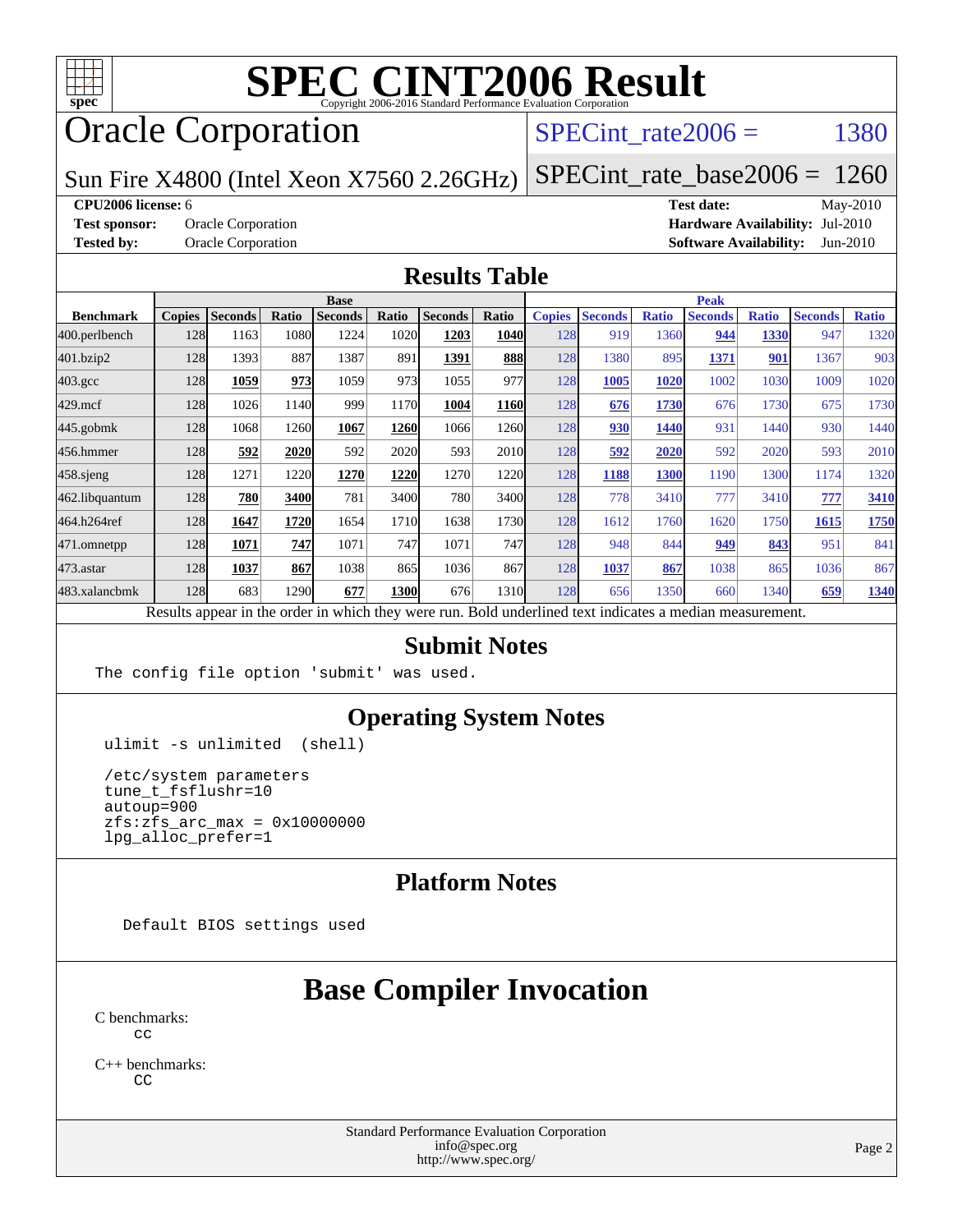

Oracle Corporation

SPECint rate $2006 = 1380$ 

Sun Fire X4800 (Intel Xeon X7560 2.26GHz) [SPECint\\_rate\\_base2006 =](http://www.spec.org/auto/cpu2006/Docs/result-fields.html#SPECintratebase2006) 1260

**[Test sponsor:](http://www.spec.org/auto/cpu2006/Docs/result-fields.html#Testsponsor)** Oracle Corporation **[Hardware Availability:](http://www.spec.org/auto/cpu2006/Docs/result-fields.html#HardwareAvailability)** Jul-2010

**[CPU2006 license:](http://www.spec.org/auto/cpu2006/Docs/result-fields.html#CPU2006license)** 6 **[Test date:](http://www.spec.org/auto/cpu2006/Docs/result-fields.html#Testdate)** May-2010 **[Tested by:](http://www.spec.org/auto/cpu2006/Docs/result-fields.html#Testedby)** Oracle Corporation **[Software Availability:](http://www.spec.org/auto/cpu2006/Docs/result-fields.html#SoftwareAvailability)** Jun-2010

## **[Base Portability Flags](http://www.spec.org/auto/cpu2006/Docs/result-fields.html#BasePortabilityFlags)**

 400.perlbench: [-DSPEC\\_CPU\\_SOLARIS\\_X64](http://www.spec.org/cpu2006/results/res2010q3/cpu2006-20100620-11760.flags.html#b400.perlbench_baseCPORTABILITY_DSPEC_CPU_SOLARIS_X64) [-DSPEC\\_CPU\\_LP64](http://www.spec.org/cpu2006/results/res2010q3/cpu2006-20100620-11760.flags.html#b400.perlbench_baseEXTRA_CPORTABILITY_DSPEC_CPU_LP64)  $401.bzip2: -DSPEC_CPULP64$  403.gcc: [-DSPEC\\_CPU\\_SOLARIS](http://www.spec.org/cpu2006/results/res2010q3/cpu2006-20100620-11760.flags.html#b403.gcc_baseCPORTABILITY_DSPEC_CPU_SOLARIS) [-DSPEC\\_CPU\\_LP64](http://www.spec.org/cpu2006/results/res2010q3/cpu2006-20100620-11760.flags.html#suite_baseEXTRA_CPORTABILITY403_gcc_DSPEC_CPU_LP64) 429.mcf: [-DSPEC\\_CPU\\_LP64](http://www.spec.org/cpu2006/results/res2010q3/cpu2006-20100620-11760.flags.html#suite_baseEXTRA_CPORTABILITY429_mcf_DSPEC_CPU_LP64) 445.gobmk: [-DSPEC\\_CPU\\_LP64](http://www.spec.org/cpu2006/results/res2010q3/cpu2006-20100620-11760.flags.html#suite_baseEXTRA_CPORTABILITY445_gobmk_DSPEC_CPU_LP64) 456.hmmer: [-DSPEC\\_CPU\\_LP64](http://www.spec.org/cpu2006/results/res2010q3/cpu2006-20100620-11760.flags.html#suite_baseEXTRA_CPORTABILITY456_hmmer_DSPEC_CPU_LP64) 458.sjeng: [-DSPEC\\_CPU\\_LP64](http://www.spec.org/cpu2006/results/res2010q3/cpu2006-20100620-11760.flags.html#suite_baseEXTRA_CPORTABILITY458_sjeng_DSPEC_CPU_LP64) 462.libquantum: [-DSPEC\\_CPU\\_SOLARIS](http://www.spec.org/cpu2006/results/res2010q3/cpu2006-20100620-11760.flags.html#b462.libquantum_baseCPORTABILITY_DSPEC_CPU_SOLARIS) [-DSPEC\\_CPU\\_LP64](http://www.spec.org/cpu2006/results/res2010q3/cpu2006-20100620-11760.flags.html#suite_baseEXTRA_CPORTABILITY462_libquantum_DSPEC_CPU_LP64) 464.h264ref: [-DSPEC\\_CPU\\_LP64](http://www.spec.org/cpu2006/results/res2010q3/cpu2006-20100620-11760.flags.html#suite_baseEXTRA_CPORTABILITY464_h264ref_DSPEC_CPU_LP64) 483.xalancbmk: [-DSPEC\\_CPU\\_SOLARIS](http://www.spec.org/cpu2006/results/res2010q3/cpu2006-20100620-11760.flags.html#b483.xalancbmk_baseCXXPORTABILITY_DSPEC_CPU_SOLARIS)

### **[Base Optimization Flags](http://www.spec.org/auto/cpu2006/Docs/result-fields.html#BaseOptimizationFlags)**

[C benchmarks](http://www.spec.org/auto/cpu2006/Docs/result-fields.html#Cbenchmarks):

[-fast](http://www.spec.org/cpu2006/results/res2010q3/cpu2006-20100620-11760.flags.html#user_CCbase_fast_cc) [-xipo=2](http://www.spec.org/cpu2006/results/res2010q3/cpu2006-20100620-11760.flags.html#user_CCbase_xipo_5e3708e8f61bc7c7cade0f8c4dada1db) [-m64](http://www.spec.org/cpu2006/results/res2010q3/cpu2006-20100620-11760.flags.html#user_CCbase_F-m64) [-xaddr32=yes](http://www.spec.org/cpu2006/results/res2010q3/cpu2006-20100620-11760.flags.html#user_CCbase_xaddr32) [-xpagesize=2M](http://www.spec.org/cpu2006/results/res2010q3/cpu2006-20100620-11760.flags.html#user_CCbase_xpagesize_f50b67cca4ef3b24ae5e9aaf0af70b7e)

[C++ benchmarks:](http://www.spec.org/auto/cpu2006/Docs/result-fields.html#CXXbenchmarks)

[-fast](http://www.spec.org/cpu2006/results/res2010q3/cpu2006-20100620-11760.flags.html#user_CXXbase_fast_CC) [-xipo=2](http://www.spec.org/cpu2006/results/res2010q3/cpu2006-20100620-11760.flags.html#user_CXXbase_xipo_5e3708e8f61bc7c7cade0f8c4dada1db) [-xpagesize=2M](http://www.spec.org/cpu2006/results/res2010q3/cpu2006-20100620-11760.flags.html#user_CXXbase_xpagesize_f50b67cca4ef3b24ae5e9aaf0af70b7e) [-xalias\\_level=compatible](http://www.spec.org/cpu2006/results/res2010q3/cpu2006-20100620-11760.flags.html#user_CXXbase_xalias_level_CC_96f159d8d9a7543292667cc08592323e) [-L/data1/SmartHeap\\_9/lib -R/data1/SmartHeap\\_9/lib -lsmartheap](http://www.spec.org/cpu2006/results/res2010q3/cpu2006-20100620-11760.flags.html#user_CXXbase_F-Lsmartheap) [-library=stlport4](http://www.spec.org/cpu2006/results/res2010q3/cpu2006-20100620-11760.flags.html#user_CXXbase_F-lstlport4_b8e913805c6afc3a45e676d2e2070a28)

## **[Base Other Flags](http://www.spec.org/auto/cpu2006/Docs/result-fields.html#BaseOtherFlags)**

[C benchmarks](http://www.spec.org/auto/cpu2006/Docs/result-fields.html#Cbenchmarks):

 $-V - # -xjobs=128$  $-V - # -xjobs=128$  $-V - # -xjobs=128$ 

[C++ benchmarks:](http://www.spec.org/auto/cpu2006/Docs/result-fields.html#CXXbenchmarks)

[-verbose=diags,version](http://www.spec.org/cpu2006/results/res2010q3/cpu2006-20100620-11760.flags.html#user_CXXbase_verbose_CC) [-xjobs=128](http://www.spec.org/cpu2006/results/res2010q3/cpu2006-20100620-11760.flags.html#user_CXXbase_xjobs_0b84bbb8a4c8b428526194c4f701f4dc)

## **[Peak Compiler Invocation](http://www.spec.org/auto/cpu2006/Docs/result-fields.html#PeakCompilerInvocation)**

[C benchmarks](http://www.spec.org/auto/cpu2006/Docs/result-fields.html#Cbenchmarks): [cc](http://www.spec.org/cpu2006/results/res2010q3/cpu2006-20100620-11760.flags.html#user_CCpeak_sun_cc)

[C++ benchmarks:](http://www.spec.org/auto/cpu2006/Docs/result-fields.html#CXXbenchmarks) [CC](http://www.spec.org/cpu2006/results/res2010q3/cpu2006-20100620-11760.flags.html#user_CXXpeak_sun_CC)

# **[Peak Portability Flags](http://www.spec.org/auto/cpu2006/Docs/result-fields.html#PeakPortabilityFlags)**

 400.perlbench: [-DSPEC\\_CPU\\_SOLARIS\\_X64](http://www.spec.org/cpu2006/results/res2010q3/cpu2006-20100620-11760.flags.html#b400.perlbench_peakCPORTABILITY_DSPEC_CPU_SOLARIS_X64) [-DSPEC\\_CPU\\_LP64](http://www.spec.org/cpu2006/results/res2010q3/cpu2006-20100620-11760.flags.html#b400.perlbench_peakCPORTABILITY_DSPEC_CPU_LP64) 403.gcc: [-DSPEC\\_CPU\\_LP64](http://www.spec.org/cpu2006/results/res2010q3/cpu2006-20100620-11760.flags.html#suite_peakPORTABILITY403_gcc_DSPEC_CPU_LP64) [-DSPEC\\_CPU\\_SOLARIS](http://www.spec.org/cpu2006/results/res2010q3/cpu2006-20100620-11760.flags.html#b403.gcc_peakCPORTABILITY_DSPEC_CPU_SOLARIS)

Continued on next page

Standard Performance Evaluation Corporation [info@spec.org](mailto:info@spec.org) <http://www.spec.org/>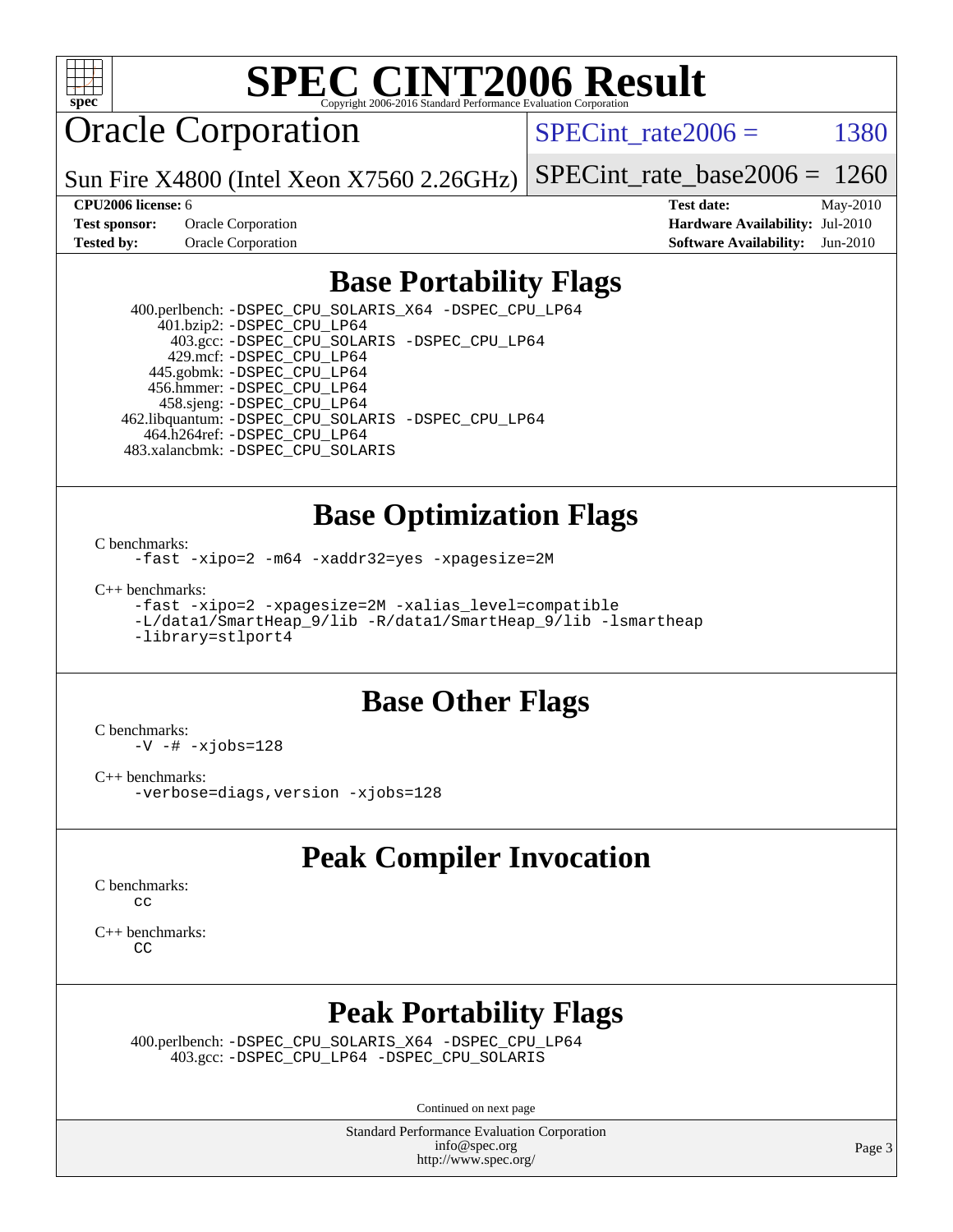

Oracle Corporation

SPECint rate  $2006 = 1380$ 

Sun Fire X4800 (Intel Xeon X7560 2.26GHz) [SPECint\\_rate\\_base2006 =](http://www.spec.org/auto/cpu2006/Docs/result-fields.html#SPECintratebase2006) 1260

**[CPU2006 license:](http://www.spec.org/auto/cpu2006/Docs/result-fields.html#CPU2006license)** 6 **[Test date:](http://www.spec.org/auto/cpu2006/Docs/result-fields.html#Testdate)** May-2010 **[Test sponsor:](http://www.spec.org/auto/cpu2006/Docs/result-fields.html#Testsponsor)** Oracle Corporation **[Hardware Availability:](http://www.spec.org/auto/cpu2006/Docs/result-fields.html#HardwareAvailability)** Jul-2010 **[Tested by:](http://www.spec.org/auto/cpu2006/Docs/result-fields.html#Testedby)** Oracle Corporation **[Software Availability:](http://www.spec.org/auto/cpu2006/Docs/result-fields.html#SoftwareAvailability)** Jun-2010

# **[Peak Portability Flags \(Continued\)](http://www.spec.org/auto/cpu2006/Docs/result-fields.html#PeakPortabilityFlags)**

 456.hmmer: [-DSPEC\\_CPU\\_LP64](http://www.spec.org/cpu2006/results/res2010q3/cpu2006-20100620-11760.flags.html#suite_peakEXTRA_CPORTABILITY456_hmmer_DSPEC_CPU_LP64) 462.libquantum: [-DSPEC\\_CPU\\_SOLARIS](http://www.spec.org/cpu2006/results/res2010q3/cpu2006-20100620-11760.flags.html#b462.libquantum_peakCPORTABILITY_DSPEC_CPU_SOLARIS) 483.xalancbmk: [-DSPEC\\_CPU\\_SOLARIS](http://www.spec.org/cpu2006/results/res2010q3/cpu2006-20100620-11760.flags.html#b483.xalancbmk_peakCXXPORTABILITY_DSPEC_CPU_SOLARIS)

# **[Peak Optimization Flags](http://www.spec.org/auto/cpu2006/Docs/result-fields.html#PeakOptimizationFlags)**

[C benchmarks](http://www.spec.org/auto/cpu2006/Docs/result-fields.html#Cbenchmarks):

 400.perlbench: [-xprofile=collect:./feedback](http://www.spec.org/cpu2006/results/res2010q3/cpu2006-20100620-11760.flags.html#user_peakPASS1_CFLAGSPASS1_LDFLAGS400_perlbench_xprofile_collect_eb7600ff49c156e08b79eda146723f7d)(pass 1) [-xprofile=use:./feedback](http://www.spec.org/cpu2006/results/res2010q3/cpu2006-20100620-11760.flags.html#user_peakPASS2_CFLAGSPASS2_LDFLAGS400_perlbench_xprofile_use_2c7da09021590254e061b7043891e3f2)(pass 2) [-fast](http://www.spec.org/cpu2006/results/res2010q3/cpu2006-20100620-11760.flags.html#user_peakOPTIMIZE400_perlbench_fast_cc) [-xipo=1](http://www.spec.org/cpu2006/results/res2010q3/cpu2006-20100620-11760.flags.html#user_peakOPTIMIZE400_perlbench_xipo_244aeef1b109ad561a752b1a22d45e94) [-m64](http://www.spec.org/cpu2006/results/res2010q3/cpu2006-20100620-11760.flags.html#user_peakOPTIMIZE400_perlbench_F-m64) [-xalias\\_level=std](http://www.spec.org/cpu2006/results/res2010q3/cpu2006-20100620-11760.flags.html#user_peakOPTIMIZE400_perlbench_xalias_level_cc_ed12b6aa9cc1ccf9ee8329664a2d2066) [-lbsdmalloc](http://www.spec.org/cpu2006/results/res2010q3/cpu2006-20100620-11760.flags.html#user_peakEXTRA_LIBS400_perlbench_F-lbsdmalloc)

 401.bzip2: [-fast](http://www.spec.org/cpu2006/results/res2010q3/cpu2006-20100620-11760.flags.html#user_peakOPTIMIZE401_bzip2_fast_cc) [-xipo=2](http://www.spec.org/cpu2006/results/res2010q3/cpu2006-20100620-11760.flags.html#user_peakOPTIMIZE401_bzip2_xipo_5e3708e8f61bc7c7cade0f8c4dada1db) [-m64](http://www.spec.org/cpu2006/results/res2010q3/cpu2006-20100620-11760.flags.html#user_peakOPTIMIZE401_bzip2_F-m64) [-xpagesize=2M](http://www.spec.org/cpu2006/results/res2010q3/cpu2006-20100620-11760.flags.html#user_peakOPTIMIZE401_bzip2_xpagesize_f50b67cca4ef3b24ae5e9aaf0af70b7e) [-xalias\\_level=std](http://www.spec.org/cpu2006/results/res2010q3/cpu2006-20100620-11760.flags.html#user_peakOPTIMIZE401_bzip2_xalias_level_cc_ed12b6aa9cc1ccf9ee8329664a2d2066) [-lumem](http://www.spec.org/cpu2006/results/res2010q3/cpu2006-20100620-11760.flags.html#user_peakEXTRA_LIBS401_bzip2_F-lumem)

 403.gcc: [-xprofile=collect:./feedback](http://www.spec.org/cpu2006/results/res2010q3/cpu2006-20100620-11760.flags.html#user_peakPASS1_CFLAGSPASS1_LDFLAGS403_gcc_xprofile_collect_eb7600ff49c156e08b79eda146723f7d)(pass 1) [-xprofile=use:./feedback](http://www.spec.org/cpu2006/results/res2010q3/cpu2006-20100620-11760.flags.html#user_peakPASS2_CFLAGSPASS2_LDFLAGS403_gcc_xprofile_use_2c7da09021590254e061b7043891e3f2)(pass 2) [-fast](http://www.spec.org/cpu2006/results/res2010q3/cpu2006-20100620-11760.flags.html#user_peakOPTIMIZE403_gcc_fast_cc) [-xipo=2](http://www.spec.org/cpu2006/results/res2010q3/cpu2006-20100620-11760.flags.html#user_peakOPTIMIZE403_gcc_xipo_5e3708e8f61bc7c7cade0f8c4dada1db) [-xpagesize=2M](http://www.spec.org/cpu2006/results/res2010q3/cpu2006-20100620-11760.flags.html#user_peakOPTIMIZE403_gcc_xpagesize_f50b67cca4ef3b24ae5e9aaf0af70b7e) [-W2,-Rujam](http://www.spec.org/cpu2006/results/res2010q3/cpu2006-20100620-11760.flags.html#user_peakCOPTIMIZE403_gcc_Rujam_bd0a3be023a85ea10a1f4d32007e195f) [-W2,-Rtile](http://www.spec.org/cpu2006/results/res2010q3/cpu2006-20100620-11760.flags.html#user_peakCOPTIMIZE403_gcc_Rtile_b376e3968d2912a65330994d7bfe5528) [-m64](http://www.spec.org/cpu2006/results/res2010q3/cpu2006-20100620-11760.flags.html#user_peakCOPTIMIZE403_gcc_F-m64) [-xalias\\_level=std](http://www.spec.org/cpu2006/results/res2010q3/cpu2006-20100620-11760.flags.html#user_peakCOPTIMIZE403_gcc_xalias_level_cc_ed12b6aa9cc1ccf9ee8329664a2d2066)

 429.mcf: [-xprofile=collect:./feedback](http://www.spec.org/cpu2006/results/res2010q3/cpu2006-20100620-11760.flags.html#user_peakPASS1_CFLAGSPASS1_LDFLAGS429_mcf_xprofile_collect_eb7600ff49c156e08b79eda146723f7d)(pass 1) [-xprofile=use:./feedback](http://www.spec.org/cpu2006/results/res2010q3/cpu2006-20100620-11760.flags.html#user_peakPASS2_CFLAGSPASS2_LDFLAGS429_mcf_xprofile_use_2c7da09021590254e061b7043891e3f2)(pass 2) [-fast](http://www.spec.org/cpu2006/results/res2010q3/cpu2006-20100620-11760.flags.html#user_peakOPTIMIZE429_mcf_fast_cc) [-xipo=2](http://www.spec.org/cpu2006/results/res2010q3/cpu2006-20100620-11760.flags.html#user_peakOPTIMIZE429_mcf_xipo_5e3708e8f61bc7c7cade0f8c4dada1db) [-m32](http://www.spec.org/cpu2006/results/res2010q3/cpu2006-20100620-11760.flags.html#user_peakOPTIMIZE429_mcf_F-m32) [-xpagesize=2M](http://www.spec.org/cpu2006/results/res2010q3/cpu2006-20100620-11760.flags.html#user_peakOPTIMIZE429_mcf_xpagesize_f50b67cca4ef3b24ae5e9aaf0af70b7e) [-xalias\\_level=strong](http://www.spec.org/cpu2006/results/res2010q3/cpu2006-20100620-11760.flags.html#user_peakOPTIMIZE429_mcf_xalias_level_cc_55f5e21d5175f1806f53f2825faa86c9) [-xprefetch=no%auto](http://www.spec.org/cpu2006/results/res2010q3/cpu2006-20100620-11760.flags.html#user_peakOPTIMIZE429_mcf_xprefetch_aadf369b144f677b141e4051b7b2a0c9) [-lbsdmalloc](http://www.spec.org/cpu2006/results/res2010q3/cpu2006-20100620-11760.flags.html#user_peakEXTRA_LIBS429_mcf_F-lbsdmalloc)

 445.gobmk: [-xprofile=collect:./feedback](http://www.spec.org/cpu2006/results/res2010q3/cpu2006-20100620-11760.flags.html#user_peakPASS1_CFLAGSPASS1_LDFLAGS445_gobmk_xprofile_collect_eb7600ff49c156e08b79eda146723f7d)(pass 1) [-xprofile=use:./feedback](http://www.spec.org/cpu2006/results/res2010q3/cpu2006-20100620-11760.flags.html#user_peakPASS2_CFLAGSPASS2_LDFLAGS445_gobmk_xprofile_use_2c7da09021590254e061b7043891e3f2)(pass 2) [-fast](http://www.spec.org/cpu2006/results/res2010q3/cpu2006-20100620-11760.flags.html#user_peakOPTIMIZE445_gobmk_fast_cc) [-m64](http://www.spec.org/cpu2006/results/res2010q3/cpu2006-20100620-11760.flags.html#user_peakOPTIMIZE445_gobmk_F-m64) [-xpagesize=2M](http://www.spec.org/cpu2006/results/res2010q3/cpu2006-20100620-11760.flags.html#user_peakOPTIMIZE445_gobmk_xpagesize_f50b67cca4ef3b24ae5e9aaf0af70b7e) [-xrestrict](http://www.spec.org/cpu2006/results/res2010q3/cpu2006-20100620-11760.flags.html#user_peakOPTIMIZE445_gobmk_F-xrestrict) [-xalias\\_level=strong](http://www.spec.org/cpu2006/results/res2010q3/cpu2006-20100620-11760.flags.html#user_peakOPTIMIZE445_gobmk_xalias_level_cc_55f5e21d5175f1806f53f2825faa86c9)

456.hmmer: basepeak = yes

 458.sjeng: [-xprofile=collect:./feedback](http://www.spec.org/cpu2006/results/res2010q3/cpu2006-20100620-11760.flags.html#user_peakPASS1_CFLAGSPASS1_LDFLAGS458_sjeng_xprofile_collect_eb7600ff49c156e08b79eda146723f7d)(pass 1) [-xprofile=use:./feedback](http://www.spec.org/cpu2006/results/res2010q3/cpu2006-20100620-11760.flags.html#user_peakPASS2_CFLAGSPASS2_LDFLAGS458_sjeng_xprofile_use_2c7da09021590254e061b7043891e3f2)(pass 2) [-fast](http://www.spec.org/cpu2006/results/res2010q3/cpu2006-20100620-11760.flags.html#user_peakOPTIMIZE458_sjeng_fast_cc) [-xipo=2](http://www.spec.org/cpu2006/results/res2010q3/cpu2006-20100620-11760.flags.html#user_peakOPTIMIZE458_sjeng_xipo_5e3708e8f61bc7c7cade0f8c4dada1db) [-m64](http://www.spec.org/cpu2006/results/res2010q3/cpu2006-20100620-11760.flags.html#user_peakOPTIMIZE458_sjeng_F-m64) [-xpagesize=2M](http://www.spec.org/cpu2006/results/res2010q3/cpu2006-20100620-11760.flags.html#user_peakOPTIMIZE458_sjeng_xpagesize_f50b67cca4ef3b24ae5e9aaf0af70b7e) [-xalias\\_level=strong](http://www.spec.org/cpu2006/results/res2010q3/cpu2006-20100620-11760.flags.html#user_peakOPTIMIZE458_sjeng_xalias_level_cc_55f5e21d5175f1806f53f2825faa86c9)

462.libquantum: [-fast](http://www.spec.org/cpu2006/results/res2010q3/cpu2006-20100620-11760.flags.html#user_peakOPTIMIZE462_libquantum_fast_cc) [-xipo=2](http://www.spec.org/cpu2006/results/res2010q3/cpu2006-20100620-11760.flags.html#user_peakOPTIMIZE462_libquantum_xipo_5e3708e8f61bc7c7cade0f8c4dada1db) [-m64](http://www.spec.org/cpu2006/results/res2010q3/cpu2006-20100620-11760.flags.html#user_peakOPTIMIZE462_libquantum_F-m64) [-xalias\\_level=std](http://www.spec.org/cpu2006/results/res2010q3/cpu2006-20100620-11760.flags.html#user_peakEXTRA_OPTIMIZE462_libquantum_xalias_level_cc_ed12b6aa9cc1ccf9ee8329664a2d2066)

 464.h264ref: [-xprofile=collect:./feedback](http://www.spec.org/cpu2006/results/res2010q3/cpu2006-20100620-11760.flags.html#user_peakPASS1_CFLAGSPASS1_LDFLAGS464_h264ref_xprofile_collect_eb7600ff49c156e08b79eda146723f7d)(pass 1) [-xprofile=use:./feedback](http://www.spec.org/cpu2006/results/res2010q3/cpu2006-20100620-11760.flags.html#user_peakPASS2_CFLAGSPASS2_LDFLAGS464_h264ref_xprofile_use_2c7da09021590254e061b7043891e3f2)(pass 2) [-fast](http://www.spec.org/cpu2006/results/res2010q3/cpu2006-20100620-11760.flags.html#user_peakOPTIMIZE464_h264ref_fast_cc) [-xipo=2](http://www.spec.org/cpu2006/results/res2010q3/cpu2006-20100620-11760.flags.html#user_peakOPTIMIZE464_h264ref_xipo_5e3708e8f61bc7c7cade0f8c4dada1db) [-m64](http://www.spec.org/cpu2006/results/res2010q3/cpu2006-20100620-11760.flags.html#user_peakOPTIMIZE464_h264ref_F-m64) [-xalias\\_level=strong](http://www.spec.org/cpu2006/results/res2010q3/cpu2006-20100620-11760.flags.html#user_peakOPTIMIZE464_h264ref_xalias_level_cc_55f5e21d5175f1806f53f2825faa86c9) [-xrestrict](http://www.spec.org/cpu2006/results/res2010q3/cpu2006-20100620-11760.flags.html#user_peakEXTRA_OPTIMIZE464_h264ref_F-xrestrict)

[C++ benchmarks:](http://www.spec.org/auto/cpu2006/Docs/result-fields.html#CXXbenchmarks)

 471.omnetpp: [-xprofile=collect:./feedback](http://www.spec.org/cpu2006/results/res2010q3/cpu2006-20100620-11760.flags.html#user_peakPASS1_CXXFLAGSPASS1_LDFLAGS471_omnetpp_xprofile_collect_eb7600ff49c156e08b79eda146723f7d)(pass 1) [-xprofile=use:./feedback](http://www.spec.org/cpu2006/results/res2010q3/cpu2006-20100620-11760.flags.html#user_peakPASS2_CXXFLAGSPASS2_LDFLAGS471_omnetpp_xprofile_use_2c7da09021590254e061b7043891e3f2)(pass 2) [-fast](http://www.spec.org/cpu2006/results/res2010q3/cpu2006-20100620-11760.flags.html#user_peakOPTIMIZE471_omnetpp_fast_CC) [-xipo=2](http://www.spec.org/cpu2006/results/res2010q3/cpu2006-20100620-11760.flags.html#user_peakOPTIMIZE471_omnetpp_xipo_5e3708e8f61bc7c7cade0f8c4dada1db) [-xpagesize=2M](http://www.spec.org/cpu2006/results/res2010q3/cpu2006-20100620-11760.flags.html#user_peakOPTIMIZE471_omnetpp_xpagesize_f50b67cca4ef3b24ae5e9aaf0af70b7e) [-library=stlport4](http://www.spec.org/cpu2006/results/res2010q3/cpu2006-20100620-11760.flags.html#user_peakEXTRA_CXXFLAGSEXTRA_CXXLIBS471_omnetpp_F-lstlport4_b8e913805c6afc3a45e676d2e2070a28) [-L/data1/SmartHeap\\_9/lib -R/data1/SmartHeap\\_9/lib -lsmartheap](http://www.spec.org/cpu2006/results/res2010q3/cpu2006-20100620-11760.flags.html#user_peakEXTRA_OPTIMIZE471_omnetpp_F-Lsmartheap)

Continued on next page

Standard Performance Evaluation Corporation [info@spec.org](mailto:info@spec.org) <http://www.spec.org/>

Page 4